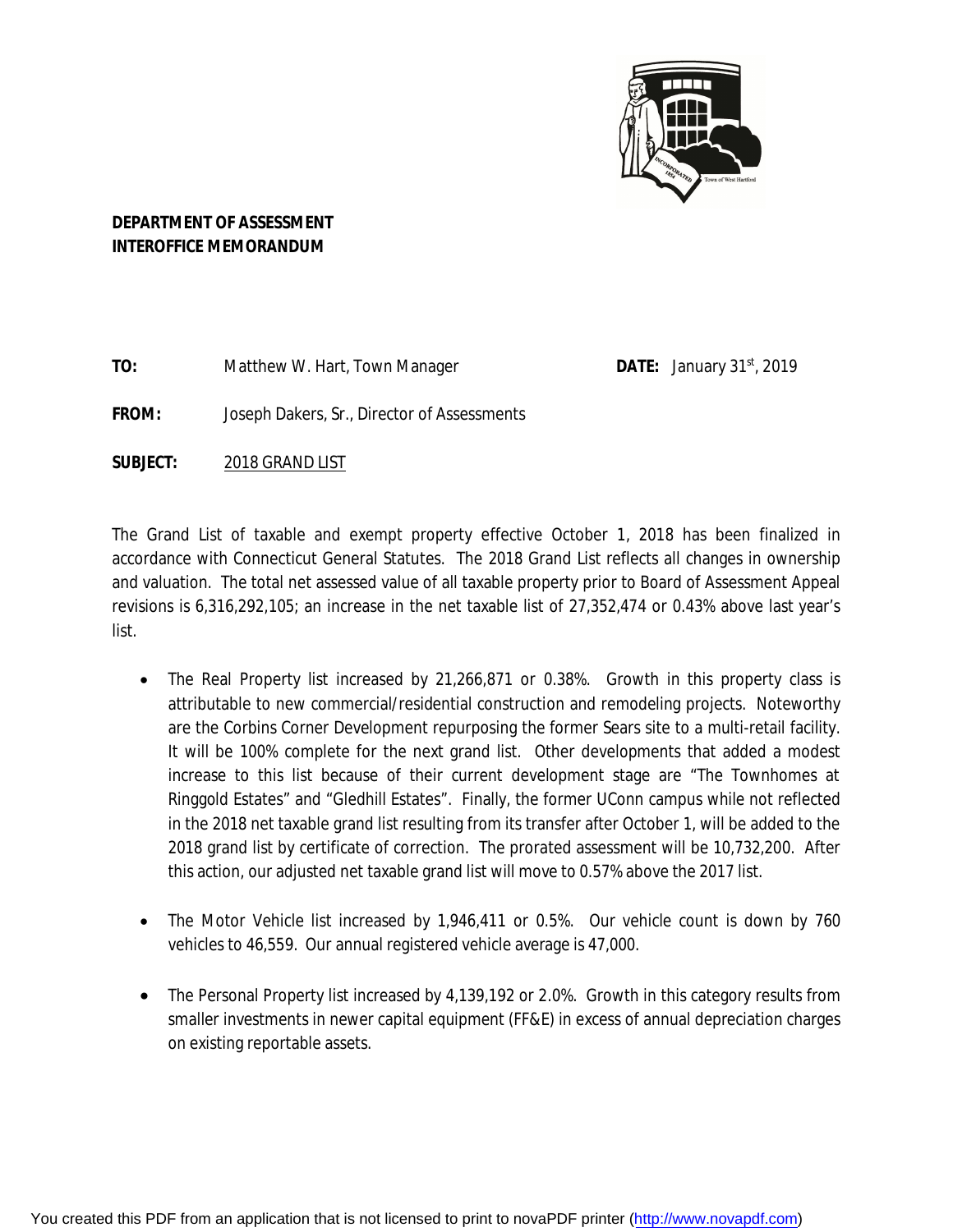# **GRAND LIST AS OF OCTOBER 1, 2018**

# **TABLE OF CONTENTS**

| Grand list summary of gross exemptions and net Taxable <b>Communical Constitution</b> Crand list summary of gross exemptions and net Taxable                                                                                  | $\mathbf{1}$   |
|-------------------------------------------------------------------------------------------------------------------------------------------------------------------------------------------------------------------------------|----------------|
|                                                                                                                                                                                                                               | $\overline{2}$ |
|                                                                                                                                                                                                                               | $\overline{2}$ |
|                                                                                                                                                                                                                               | $\mathfrak{Z}$ |
| Personal property analysis manual content of the content of the content of the content of the content of the content of the content of the content of the content of the content of the content of the content of the content | 4              |
|                                                                                                                                                                                                                               | 5              |
| Number of taxable accounts with the community of the control of the accounts with the control of taxable accounts                                                                                                             | 5              |
|                                                                                                                                                                                                                               | 6              |
|                                                                                                                                                                                                                               | 6              |
| History of net taxable grand list summary manufactured and an international control of net taxable grand list                                                                                                                 | 6              |
|                                                                                                                                                                                                                               | $\overline{7}$ |
|                                                                                                                                                                                                                               | 8              |
| Grand list certification <i>manufacture contained a contained in the contained in the certification</i>                                                                                                                       | 9              |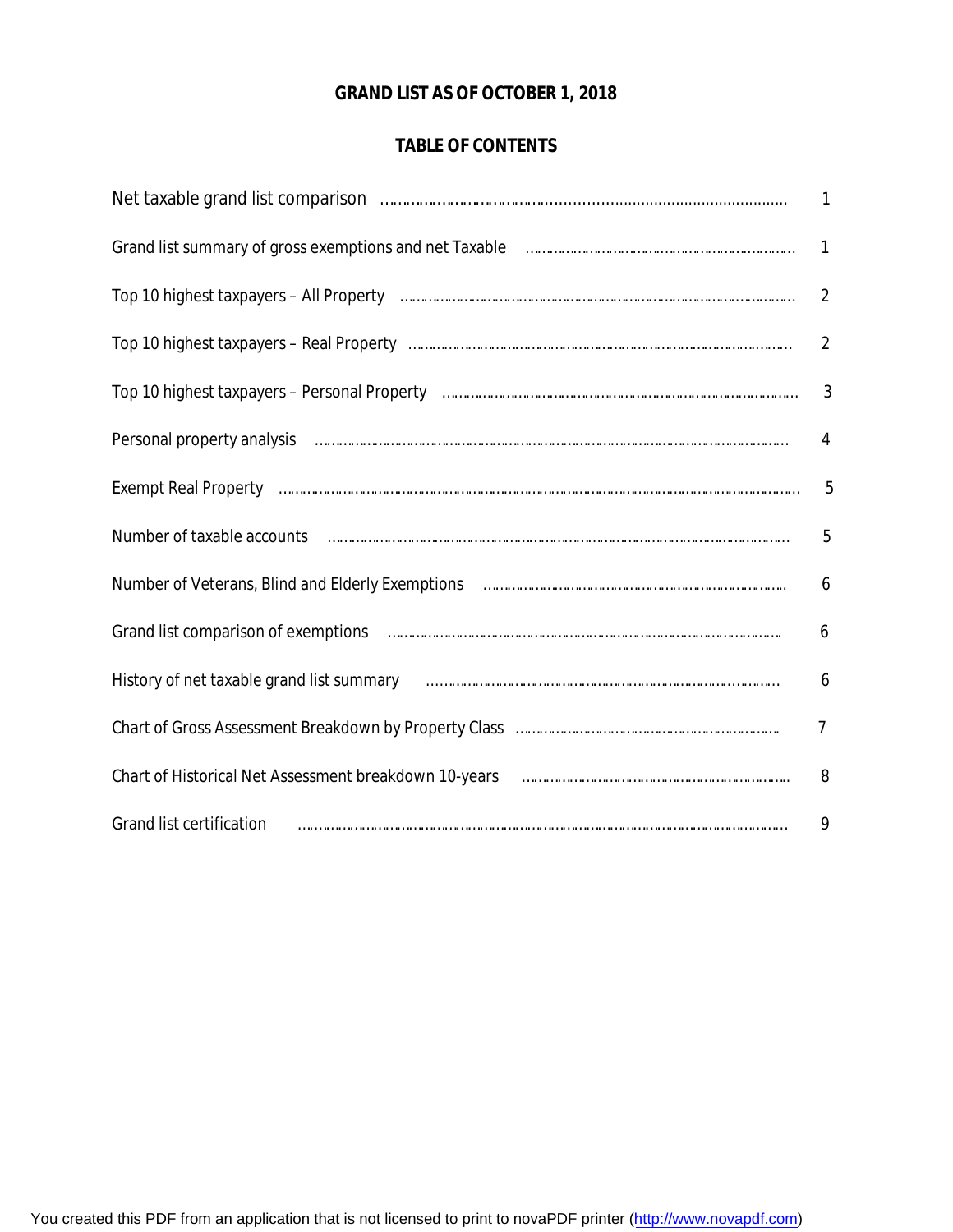## WEST HARTFORD 2018 GRAND LIST SUMMARY

#### NET TAXABLE GRAND LIST

|                               | 2018          | 2017          | <b>DIFFERENCE</b> |
|-------------------------------|---------------|---------------|-------------------|
| <b>REALTY</b>                 | 5,683,790,296 | 5,662,523,425 | 21,266,871        |
|                               |               |               |                   |
| <b>PERSONALTY</b>             | 199,334,812   | 195,195,620   | 4,139,192         |
|                               |               |               |                   |
| <b>MOTOR VEHICLES</b>         | 433,166,997   | 431,220,586   | 1,946,411         |
|                               |               |               |                   |
| <b>NET TAXABLE GRAND LIST</b> | 6,316,292,105 | 6,288,939,631 | 27,352,474        |

#### GRAND LIST SUMMARY OF GROSS EXEMPTIONS AND NET TAXABLE

|                       | <b>GROSS ASSESSED</b><br><b>VALUE</b> | <b>EXEMPTIONS</b><br><b>ELDERLY &amp; VETERANS</b> | <b>NET TAXABLE</b><br><b>ASSESSMENT</b> |
|-----------------------|---------------------------------------|----------------------------------------------------|-----------------------------------------|
| <b>REALTY</b>         | 6,565,291,977                         | 881,501,681                                        | 5,683,790,296                           |
|                       |                                       |                                                    |                                         |
| <b>PERSONALTY</b>     | 242,761,232                           | 43,426,420                                         | 199,334,812                             |
|                       |                                       |                                                    |                                         |
| <b>MOTOR VEHICLES</b> | 437,965,199                           | 4,798,202                                          | 433,166,997                             |
|                       |                                       |                                                    |                                         |
| <b>TOTAL</b>          | 7,246,018,408                         | 929,726,303                                        | 6,316,292,105                           |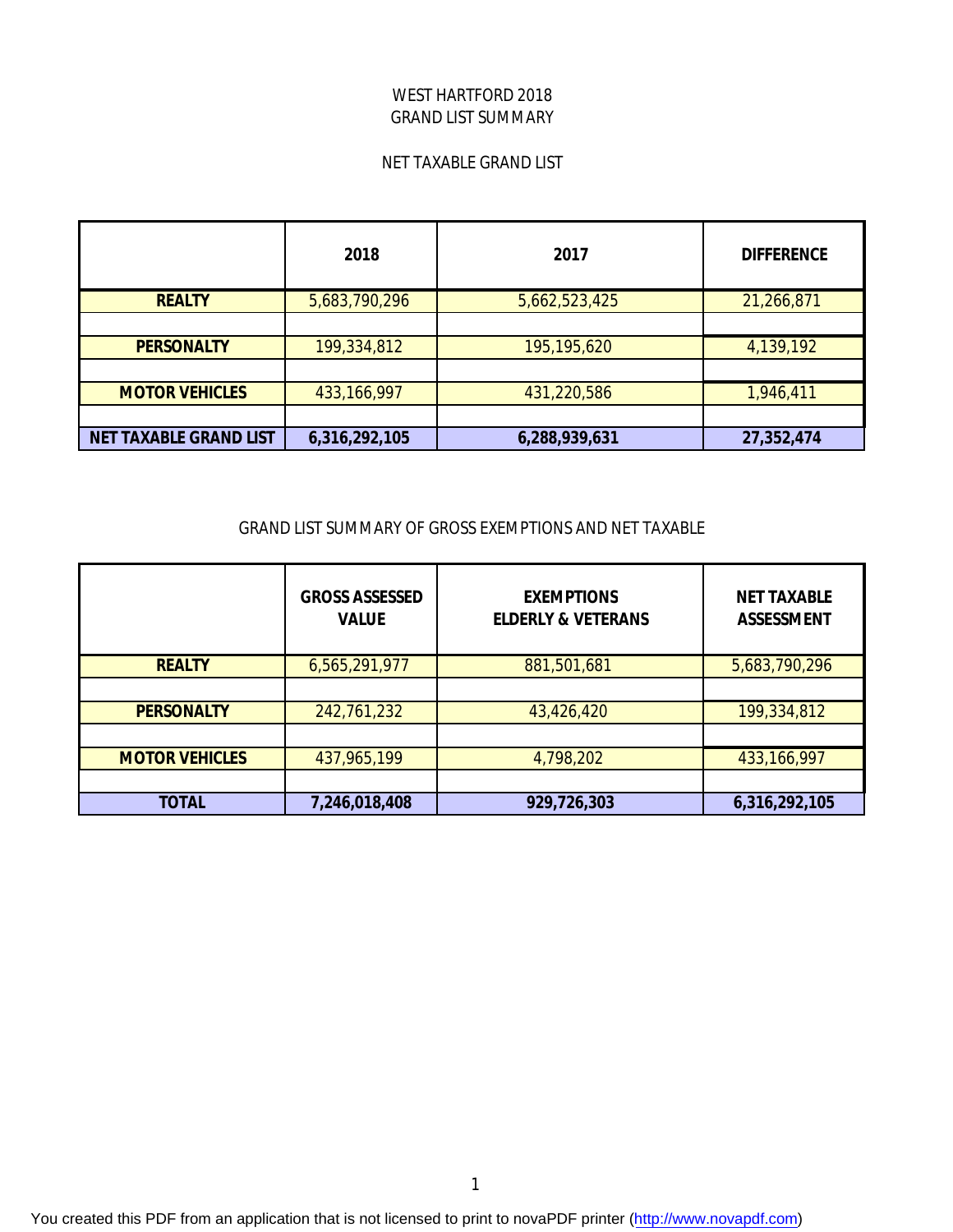## 10 HIGHEST TAXPAYERS ALL PROPERTY - 2018

|               | <b>NAME</b>                          | <b>PROPERTY</b>          | <b>DESCRIPTION</b>      | 2018        | % OF NGL |
|---------------|--------------------------------------|--------------------------|-------------------------|-------------|----------|
|               | Sof-Ix Blueback Square Holdings LP   | <b>Various Locations</b> | Office/retail/apts      | 80,035,440  | 1.267%   |
| $\mathcal{P}$ | <b>West Farms Mall</b>               | 1502 New Britain Avenue  | <b>Regional Mall</b>    | 52,579,570  | 0.832%   |
| $\mathbf{3}$  | <b>Connecticut Light &amp; Power</b> | <b>Various locations</b> | <b>Utility</b>          | 44,538,820  | 0.705%   |
| 4             | <b>FW CT - Corbins Corner</b>        | 1459 New Britain Avenue  | <b>Shopping Center</b>  | 42,378,420  | 0.671%   |
| 5             | <b>SF WH PropertyOwner LLC</b>       | 1445 New Britain Avenue  | <b>Shopping Center</b>  | 29,271,060  | 0.463%   |
| 6             | <b>Town Center West Associates</b>   | 29 South Main Street     | Office                  | 28,068,950  | 0.444%   |
|               | <b>McAuley Center Incorporated</b>   | 253 Steele Road          | <b>Assisting Living</b> | 25,529,610  | 0.404%   |
| 8             | <b>BFN Westgate LLC</b>              | 1248 Farmington Avenue   | Apartments              | 20,515,980  | 0.325%   |
| 9             | <b>Steele Road LLC</b>               | 243 Steele Road          | <b>Apartments</b>       | 20,047,790  | 0.317%   |
| 10            | E & A Northeast Limited Partnership  | 333 North Main Street    | <b>Shopping Center</b>  | 18,884,600  | 0.299%   |
|               |                                      |                          | <b>TOTAL</b>            | 361,850,240 | 5.729%   |

## REAL PROPERTY - 2018 10 HIGHEST TAXPAYERS

|             | <b>NAME</b>                                  | 2018        | 2017        | <b>DIFFERENCE</b> |
|-------------|----------------------------------------------|-------------|-------------|-------------------|
|             | Sof-Ix Blueback Square Holdings LP           | 79,647,470  | 79,647,470  |                   |
|             | West Farms Mall Inc                          | 52,150,000  | 52,150,000  |                   |
| 3           | <b>FW CT Corbins Corner Shopping Ctr LLC</b> | 42,378,420  | 42,378,420  | $\Omega$          |
| 4           | SF WH Property Owner LLC                     | 29,271,060  | 29,271,060  |                   |
| $5^{\circ}$ | <b>Town Center West Associates</b>           | 28,065,520  | 28,065,520  |                   |
| 6           | McAuley Center Incorporated                  | 24,529,330  | 24,529,330  |                   |
|             | <b>BFN Westgate LLC</b>                      | 20,477,170  | 20,477,170  |                   |
| 8           | Steele Road LLC                              | 20,047,790  | 19,575,290  | 472,500           |
| 9           | E & A Northeast Limited Partnership          | 18,884,600  | 18,884,600  |                   |
| 10          | Bishop's Corner (E & A) LLC                  | 18,788,560  | 18,788,560  |                   |
|             | <b>TOTAL</b>                                 | 334,239,920 | 333,767,420 | 472,500           |

## **Notes:**

SF WH Property Owner LLC, replaced Delamar West Hartford.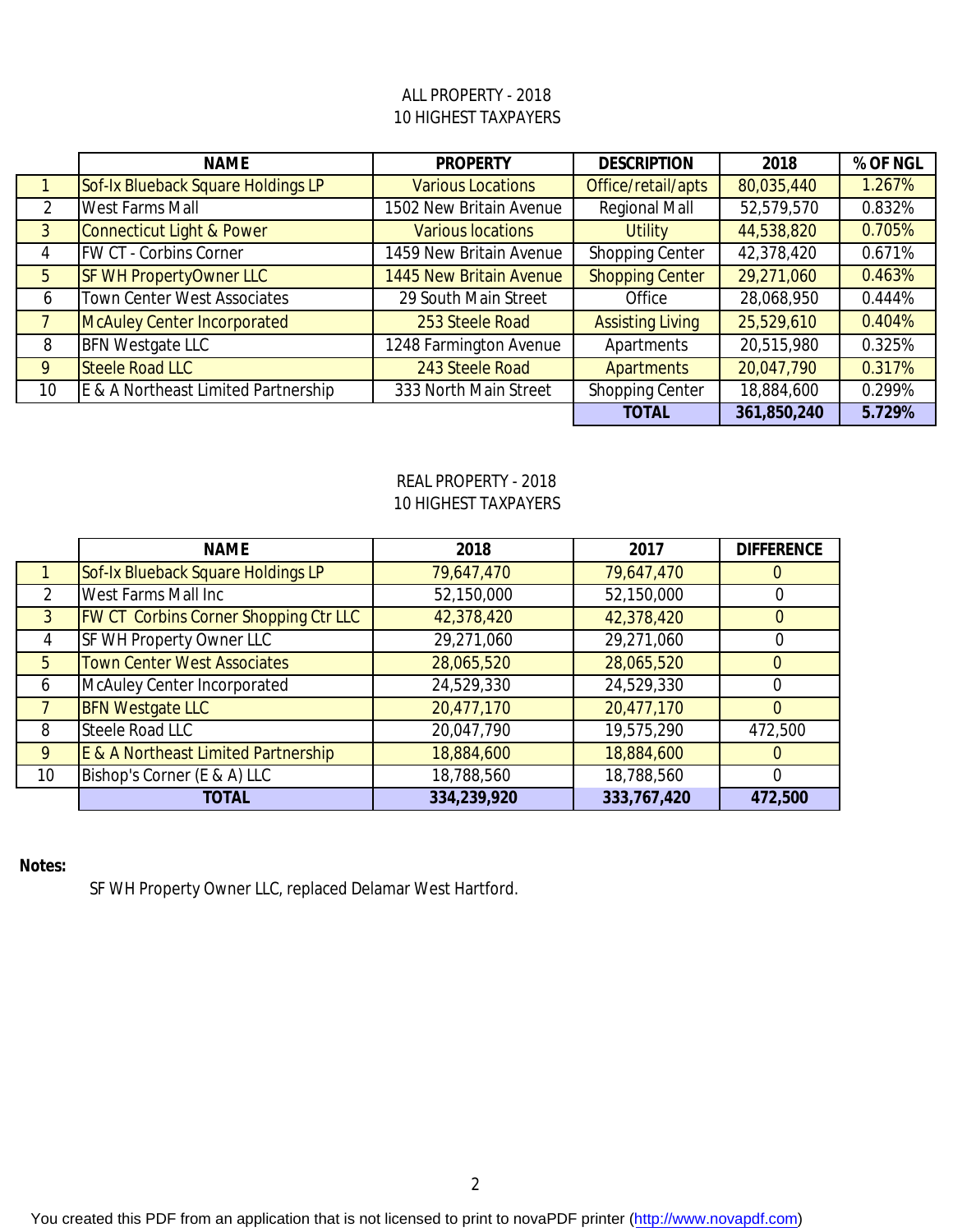#### PERSONAL PROPERTY - 2018

#### 10 HIGHEST TAXPAYERS

| <b>ITEMS</b>    | <b>NAME</b>                          | <b>2018 NET</b><br><b>ASSESSMENT</b> | <b>2017 NET</b><br><b>ASSESSMENT</b> | <b>DIFFERENCE</b> |
|-----------------|--------------------------------------|--------------------------------------|--------------------------------------|-------------------|
|                 | <b>Connecticut Light &amp; Power</b> | 41,508,170                           | 38,704,960                           | 2,803,210         |
| $\mathcal{P}$   | <b>Connecticut Natural Gas Corp.</b> | 13,195,110                           | 12,609,490                           | 585,620           |
| $\overline{3}$  | <b>Wiremold Company</b>              | 5,098,340                            | 5,088,430                            | 9,910             |
|                 | Outlet Broadcasting Inc.             | 3,227,270                            | 2,994,440                            | 232,830           |
| 5               | <b>Delamar West Hartford LLC</b>     | 2,641,460                            | 2,733,320                            | (91, 860)         |
| 6               | WG Hamilton Heights Place LLC        | 2,031,660                            | 1,985,770                            | 45,890            |
|                 | <b>Bank of America NA</b>            | 1,767,210                            | 1,626,340                            | 140,870           |
| 8               | Cellco Parternership                 | 1,758,490                            | 1,913,530                            | (155, 040)        |
| 9               | Whole Foods Market #10217            | 1,756,770                            | 1,787,360                            | (30, 590)         |
| 10 <sup>°</sup> | Big Y Foods Inc                      | 1,497,960                            | 1,792,430                            | (294, 470)        |
|                 | <b>NET TAXABLE TOTALS</b>            | 74,482,440                           | 71,236,070                           | 3,246,370         |

Note: Reductions indicated above are the result of annual depreciation on existing assets. In some instances new capital equipment purchases exceeded the level of depreciation resulting in net increases.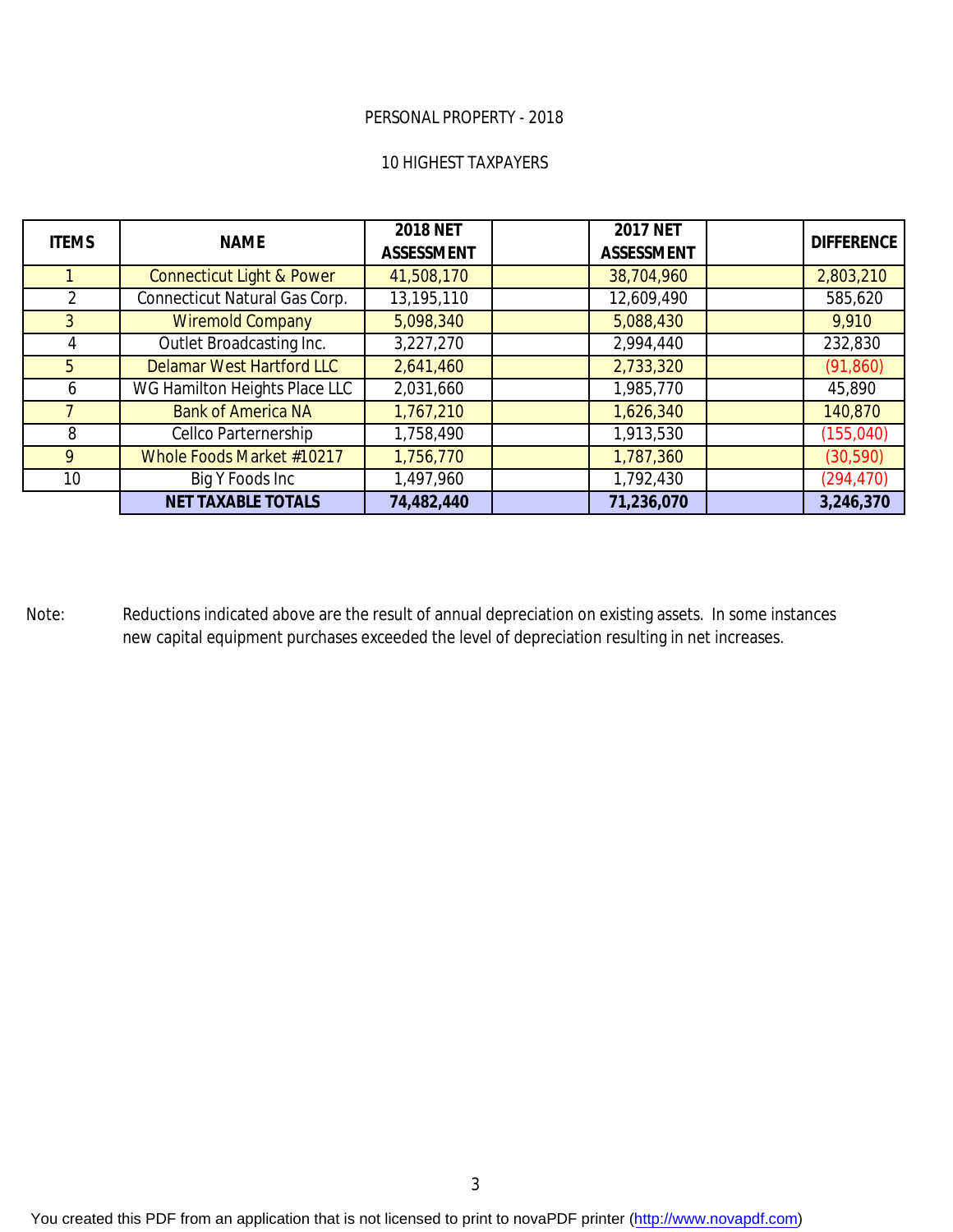2018 PERSONAL PROPERTY ANALYSIS

| <b>CLASS</b> | <b>PROPERTY TYPE</b>                | <b>2018 GROSS</b><br><b>ASSESSMENT</b> | <b>2017 GROSS</b><br><b>ASSESSMENT</b> | <b>DIFFERENCE</b> | % CHANGE |
|--------------|-------------------------------------|----------------------------------------|----------------------------------------|-------------------|----------|
| 9            | Non Registered Motor Vehicles       | 2,665,420                              | 2,115,200                              | 550,220           | 26%      |
| 10           | Machinery & Equipment               | 8,587,890                              | 9,365,840                              | (777, 950)        | $-8.31%$ |
| 13           | New Mfg. Machinery & Equipment      | 30,461,710                             | 32,144,930                             | (1,683,220)       | $-5.24%$ |
| 16           | Furniture & Fixtures                | 86,155,620                             | 80,415,550                             | 5,740,070         | 7.14%    |
| 17           | <b>Farm Machinery</b>               | 10,990                                 | 11,010                                 | (20)              | $-0.18%$ |
| 18           | <b>Farming Tools</b>                | 320                                    | 340                                    | (20)              | $-6%$    |
| 19           | <b>Mechanics Tools</b>              | 340,650                                | 337,090                                | 3,560             | 1.06%    |
| 20           | <b>EDP Equipment</b>                | 11,411,350                             | 11,917,530                             | (506, 180)        | $-4.25%$ |
| 21           | <b>Telecommunications Equipment</b> | 3,736,550                              | 3,969,950                              | (233, 400)        | $-5.88%$ |
| 22           | Cables, Conduits, Utilities         | 55,265,660                             | 51,641,860                             | 3,623,800         | 7.02%    |
| 23           | Monthly Avg. Qty. of Supplies       | 1,496,990                              | 1,433,920                              | 63,070            | 4.40%    |
| 24           | Other Taxable (leasehold imp, etc)  | 38,748,720                             | 40,999,970                             | (2,251,250)       | $-5.49%$ |
| 25           | Penalty                             | 3,879,362                              | 3,812,300                              | 67,062            | 1.76%    |
|              | <b>GRAND TOTAL</b>                  | 242,761,232                            | 238,165,490                            | 4,595,742         | 1.93%    |

|                             | 2018        | 2017        | <b>DIFFERENCE</b> |
|-----------------------------|-------------|-------------|-------------------|
| <b>GROSS</b>                | 242,761,232 | 238,165,490 | 4,595,742         |
| <b>EXEMPTIONS</b>           | 43,426,420  | 42,969,870  | 456,550           |
| <b>NET ASSESSMENT VALUE</b> | 199,334,812 | 195,195,620 | 4,139,192         |

**Note:** The above exemptions are primarily attributable to Connecticut General Statutes Section 12-81 (72) which permits the exemption of machinery and equipment in a manufacturing facility.

 \* *The pilot reimbursement has been eliminated by the State of CT effective with October 1, 2017 grand list.*  12-81 (57) (D) Class I renewal energy sources for commercial installations 12-81 (51&52) Water pollution & Air pollution control structures & equipment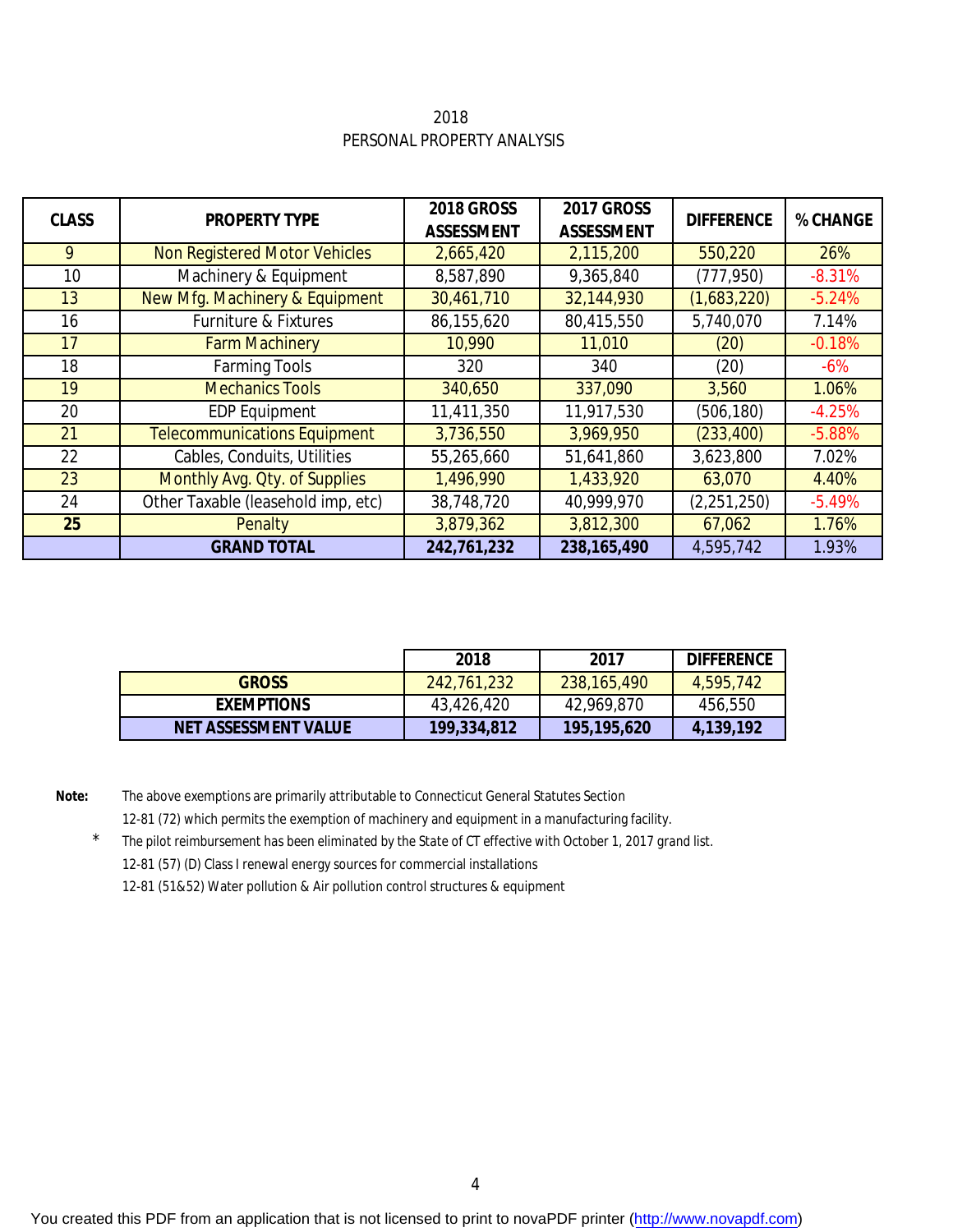## 2018 EXEMPT REAL ESTATE

| <b>CODE</b> | <b>NAME</b>              | 2018        | 2017        | <b>DIFFERENCE</b> |
|-------------|--------------------------|-------------|-------------|-------------------|
| <b>AAAX</b> | Federal                  | 10,798,340  | 10,798,340  | $\overline{0}$    |
| <b>BAAX</b> | Municipal                | 126,628,670 | 124,420,610 | 2,208,060         |
| <b>BDHX</b> | <b>Muni Water</b>        | 18,104,240  | 18,104,240  | $\overline{0}$    |
| <b>BEAX</b> | <b>Public Purpose</b>    | 351,750     | 351,750     | $\mathbf{0}$      |
| <b>DBAX</b> | Educational              | 348,761,700 | 347,411,400 | 1,350,300         |
| <b>DCAX</b> | Literacy                 | 1,674,960   | 1,674,960   | $\overline{0}$    |
| <b>DDAX</b> | <b>Historical</b>        | 706,090     | 706,090     | $\overline{0}$    |
| <b>DEAX</b> | Charitable               | 3,240,230   | 2,518,600   | 721,630           |
| <b>GAAX</b> | <b>Cemeteries</b>        | 12,830,300  | 12,830,300  | $\Omega$          |
| <b>HAAX</b> | Churches                 | 83,198,220  | 83,668,340  | (470, 120)        |
| <b>IAAX</b> | <b>Parish House</b>      | 6,794,270   | 6,794,270   | $\overline{0}$    |
| <b>IBAX</b> | <b>Church School</b>     | 7,687,610   | 7,687,610   | $\overline{0}$    |
| <b>IDAX</b> | <b>Rec Facility</b>      | 803,250     | 803,250     | $\overline{0}$    |
| <b>IEAX</b> | Orphan Asylum            | 966,700     | 966,700     | $\overline{0}$    |
| <b>IHAX</b> | <b>Infirmary</b>         | 27,984,530  | 27,984,530  | $\overline{0}$    |
| <b>JAAX</b> | <b>Clergy House</b>      | 3,569,440   | 3,554,600   | 14,840            |
| <b>LAAX</b> | <b>Veterans Org</b>      | 1,161,370   | 1,840,790   | (679, 420)        |
| <b>NBAX</b> | <b>Rec Facility</b>      | 71,462,650  | 70,689,570  | 773,080           |
| <b>ODBX</b> | <b>State Educational</b> | 11,007,360  | 24,218,880  | (13, 211, 520)    |
| <b>OHBX</b> | <b>State Transport</b>   | 3,487,890   | 3,490,970   | (3,080)           |
| <b>OIBX</b> | <b>State Misc</b>        | 6,900,880   | 6,900,880   | $\overline{0}$    |
| <b>OJAX</b> | State Highwy Prop        | 83,160      | 83,160      | $\overline{0}$    |
| <b>PABX</b> | <b>Private College</b>   | 115,708,250 | 115,615,570 | 92,680            |
| QAAX        | Railroad                 | 4,085,620   | 4,085,620   | $\mathbf{0}$      |
|             | <b>TOTAL</b>             | 867,997,480 | 877,201,030 | (9, 203, 550)     |

### PARCEL COUNT CHANGES BY CLASS

| <b>NUMBER OF TAXABLE ACCOUNTS</b> | 2018   | 2017   | <b>DIFFERENCE</b> |
|-----------------------------------|--------|--------|-------------------|
| <b>REALTY</b>                     | 22,462 | 22,470 | (8)               |
| <b>PERSONALTY</b>                 | 2,730  | 2,807  | $\prime\prime$    |
| <b>MOTOR VEHICLES</b>             | 46,559 | 47,319 | 760               |

## **Note:**

- 1 Total exempt real estate parcels: 364
- 2 **(ODBX)** Significant value adjustment on Uconn parcel before sale
- 3 **(BAAX)** Housing authority properties at 616 New Park Avenue & 189 Newington Road
- 4 **(HAAX)** Portion of Church now being used as daycare/exempt to taxable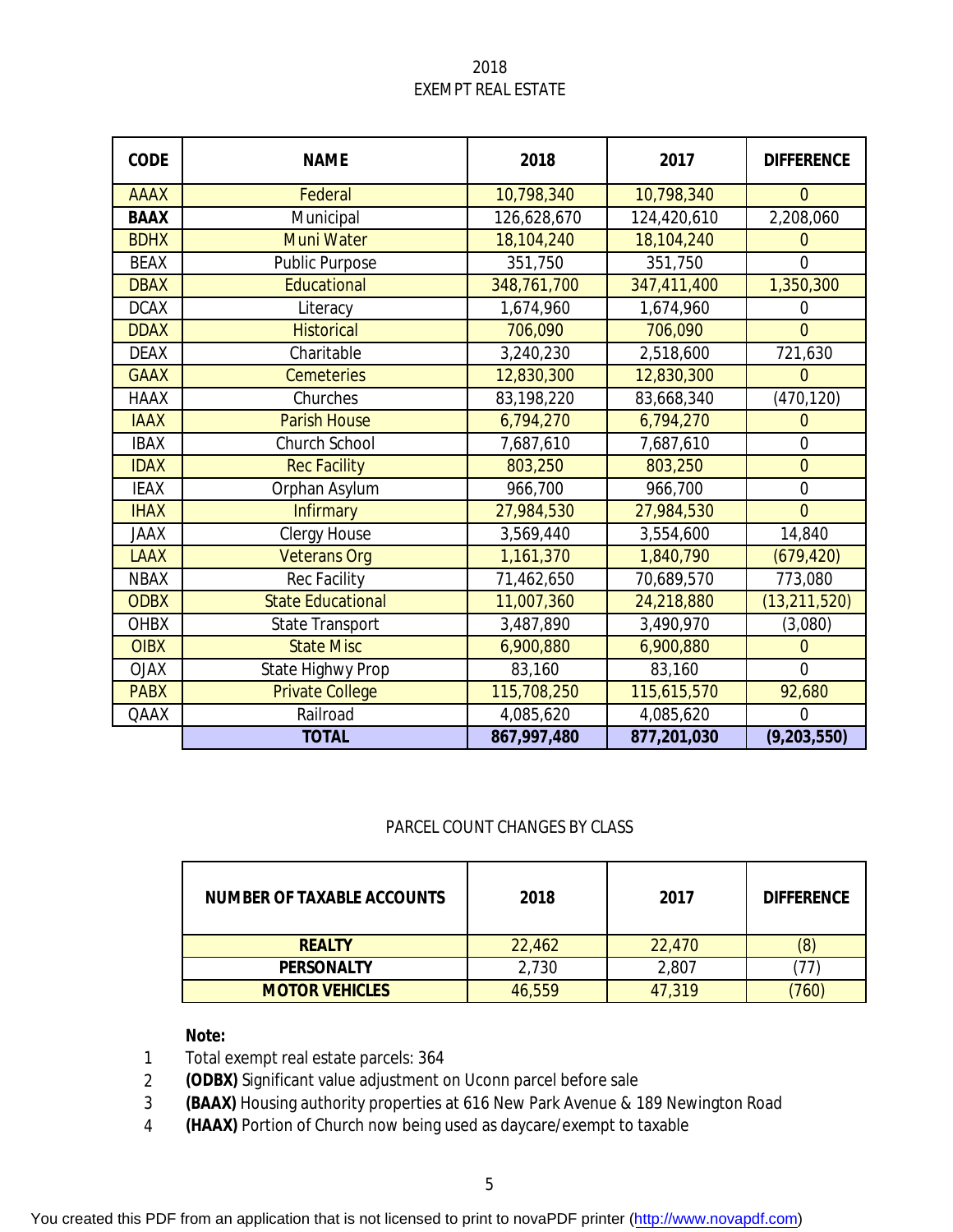#### WEST HARTFORD 2018

| NUMBER OF VETERANS, BLIND & ELDERLY EXEMPTIONS | 2018  | 2017  | <b>DIFFERENCE</b> |
|------------------------------------------------|-------|-------|-------------------|
| <b>REALTY</b>                                  | 3.906 | 4.194 | (288)             |
| <b>PERSONALTY</b>                              |       |       |                   |
| <b>MOTOR VEHICLES</b>                          | 736   | 870   | (134)             |
| TOTAL                                          | 4.642 | 5.064 | (422)             |

(Elderly Homeowners, Veterans, Blind, Disabled and Qualifying Manufacturing Companies)

| <b>GRAND LIST COMPARISON OF EXEMPTIONS</b> | 2018       | 2017       | <b>DIFFERENCE</b> |
|--------------------------------------------|------------|------------|-------------------|
| <b>REALTY</b>                              | 13,504,201 | 14,895,401 | (1, 391, 200)     |
| <b>PERSONALTY</b>                          | 43.426.420 | 42,969,870 | 456,550           |
| <b>MOTOR VEHICLES</b>                      | 4.798.202  | 5,480,814  | (682, 612)        |
| TOTAL                                      | 61.728.823 | 63,346,085 | (1,617,262)       |

#### HISTORY OF NET GRAND LIST TOTALS

|                  |                      | <b>PERSONAL</b> |                      |               | %             |
|------------------|----------------------|-----------------|----------------------|---------------|---------------|
| <b>LIST YEAR</b> | <b>REAL PROPERTY</b> | <b>PROPERTY</b> | <b>MOTOR VEHICLE</b> | <b>TOTAL</b>  | <b>CHANGE</b> |
| 2002             | 3,136,266,370        | 148,032,710     | 354,555,570          | 3,638,854,650 | 0.67%         |
|                  |                      |                 |                      |               |               |
| 2003             | 3,146,479,520        | 147,646,990     | 333,834,230          | 3,627,960,740 | $-0.30%$      |
|                  |                      |                 |                      |               |               |
| 2004             | 3,166,284,410        | 143,717,690     | 349,930,680          | 3,659,932,780 | 0.88%         |
|                  |                      |                 |                      |               |               |
| 2005             | 3,198,810,260        | 148,773,640     | 363,356,490          | 3,710,940,390 | 1.39%         |
|                  |                      |                 |                      |               |               |
| 2006             | 3,979,703,823        | 154,865,800     | 363,885,790          | 4,498,455,413 | 21.22%        |
|                  |                      |                 |                      |               |               |
| 2007             | 4,355,513,563        | 162,468,410     | 371,448,340          | 4,889,430,313 | 8.69%         |
|                  |                      |                 |                      |               |               |
| 2008             | 4,422,209,878        | 174,035,170     | 357,678,450          | 4,953,923,498 | 1.32%         |
| 2009             | 4,471,414,593        | 172,765,710     | 361,254,764          | 5,005,435,067 | 1.04%         |
|                  |                      |                 |                      |               |               |
| 2010             | 4,485,915,274        | 166,696,370     | 382,080,153          | 5,034,691,797 | 0.58%         |
|                  |                      |                 |                      |               |               |
| 2011             | 5,307,807,287        | 163,802,670     | 408,721,216          | 5,880,331,173 | 16.80%        |
|                  |                      |                 |                      |               |               |
| 2012             | 5,323,341,542        | 168,337,040     | 402,217,524          | 5,893,896,106 | 0.23%         |
|                  |                      |                 |                      |               |               |
| 2013             | 5,343,513,170        | 173,694,110     | 411,353,829          | 5,928,561,109 | 0.59%         |
|                  |                      |                 |                      |               |               |
| 2014             | 5,358,591,961        | 173,694,750     | 414,851,425          | 5,947,138,136 | 0.31%         |
|                  |                      |                 |                      |               |               |
| 2015             | 5,387,530,227        | 176,482,870     | 417,334,692          | 5,981,347,789 | 0.58%         |
|                  |                      |                 |                      |               |               |
| 2016             | 5,635,496,700        | 180,732,820     | 424,182,941          | 6,240,412,461 | 4.33%         |
|                  |                      |                 |                      |               |               |
| 2017             | 5,662,523,425        | 195,195,620     | 431,220,586          | 6,288,939,631 | 0.78%         |
|                  |                      |                 |                      |               |               |
| 2018             | 5,683,790,296        | 199,334,812     | 433, 166, 997        | 6,316,292,105 | 0.43%         |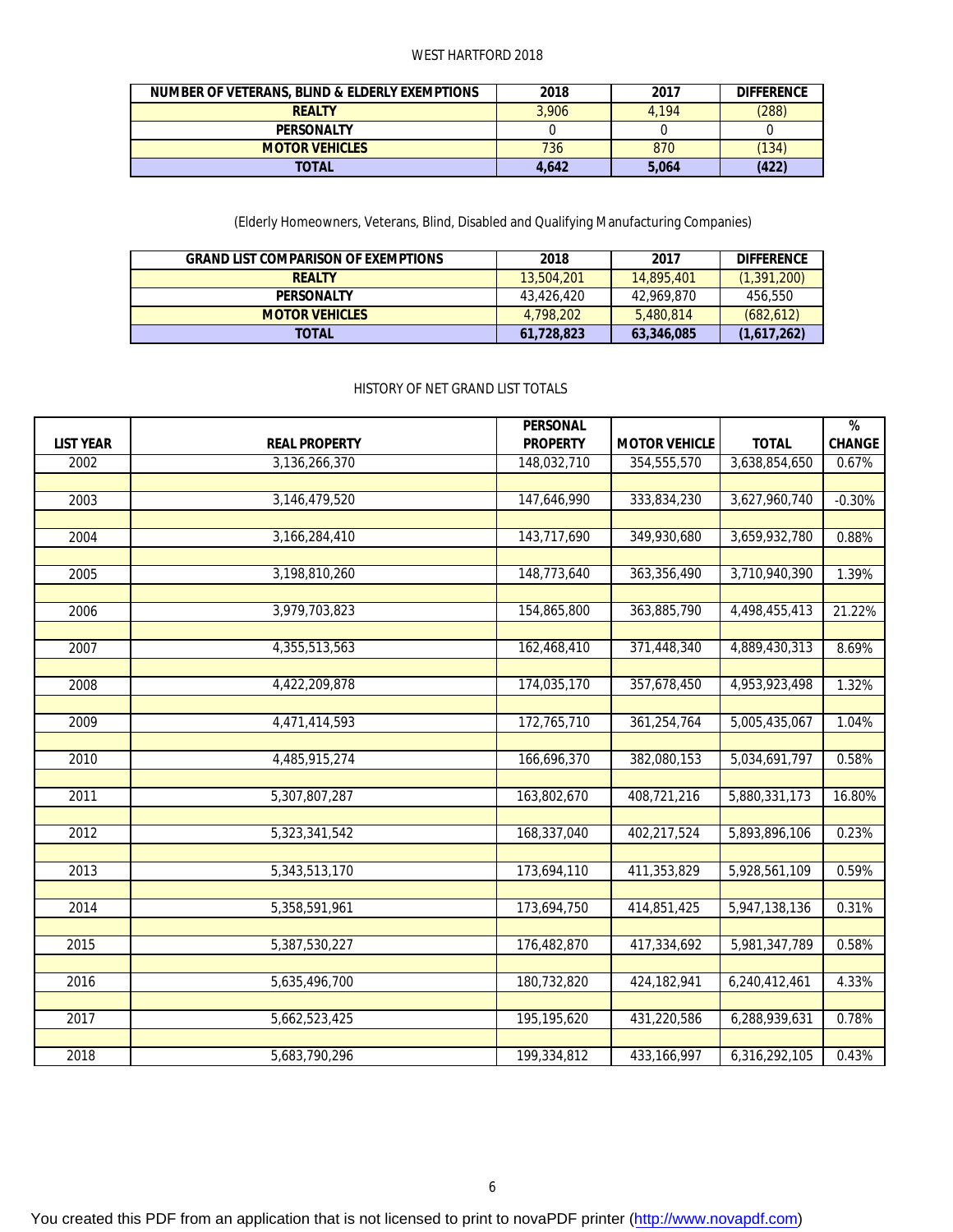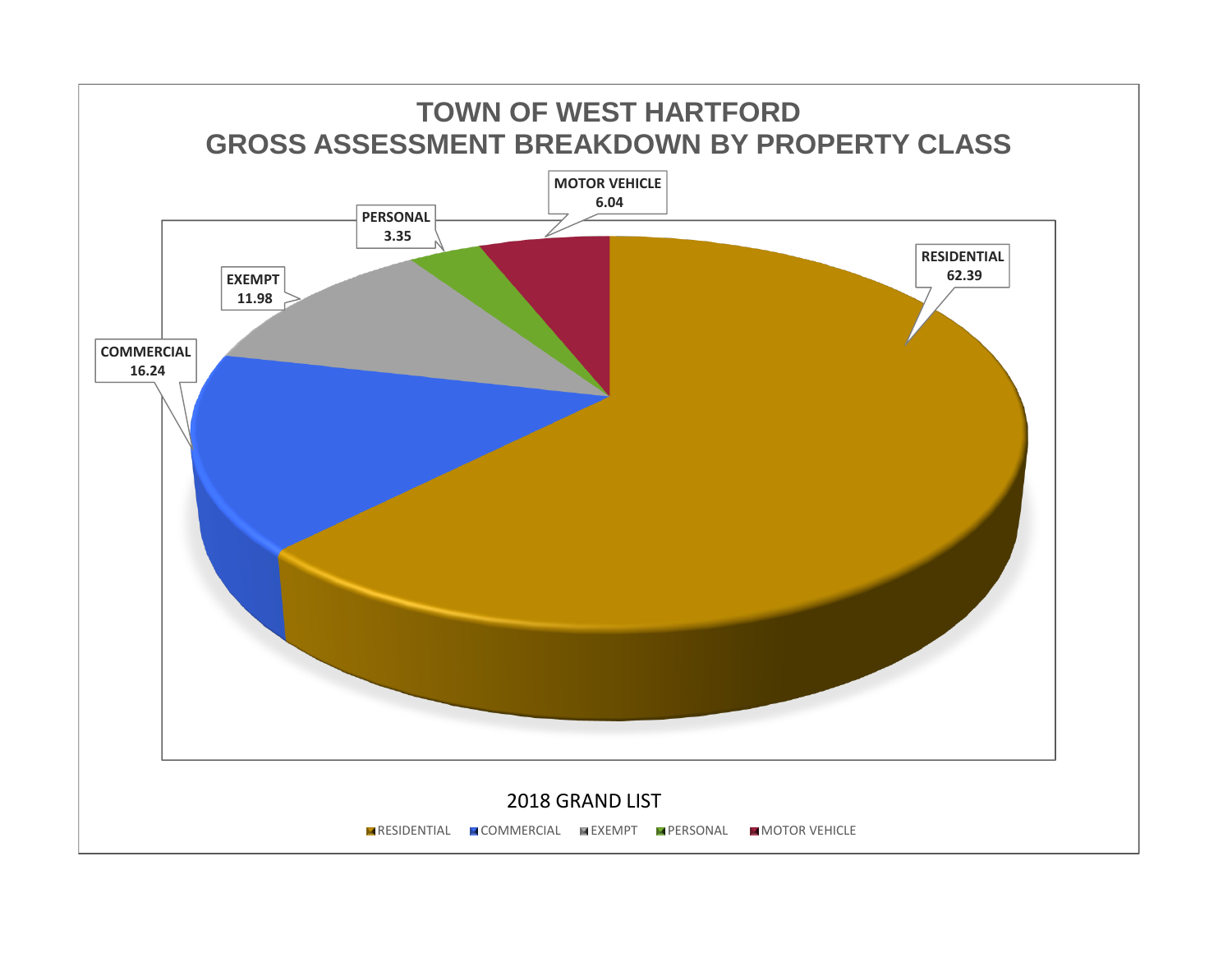

You created this PDF from an application that is not licensed to print to novaPDF printer ([http://www.novapdf.com\)](http://www.novapdf.com/)